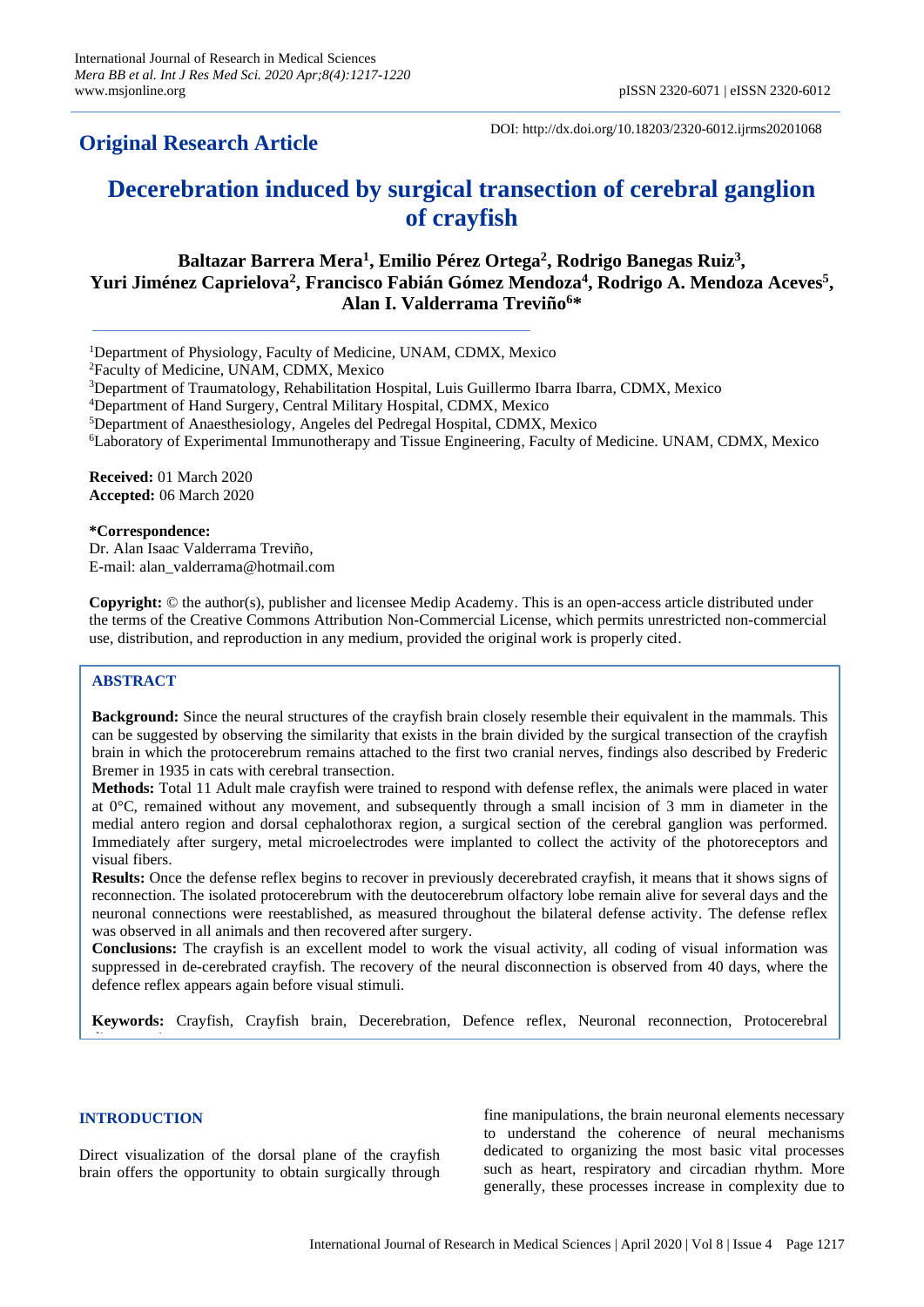the size and sexual age of more developed animals, which favors the availability of the necessary resources, such as food and shelter. The action of integrating information in the crayfish depends exclusively on the nervous system and the elements of the brain, so that multiple stimuli from the outside world, as well as the internal ones, travel infinite synaptic pathways to regulate behavior.<sup>1-4</sup>

In general, it is possible to isolate many of the crayfish brain components in vivo, experimentally the protocerebrum has been neurally disconnected and for this reason isolated from immediately nearby structures, under these conditions the protocerebrum remains functioning independently of the afferent innervation by the thoracoabdominal nerve. The protocerebrum is therefore revealed as an autonomic neuroendocrine structure of a higher order.<sup>5,6</sup> As in many other metazoans, the brain of these crustaceans processes high-order information, coordinating multiple and successive primary sensory signals, which can be classified and stored or trigger the execution of a specific behavior, secondary to the activation of peripheral neuronal structures, in other words, the effects of feedback reach a relative degree of importance for the animal's biological plan.

Regarding visual function, we have achieved its disconnection from the rest of the nervous system by means of a brain section surgery in the crayfish as the procedure performed by Frederic Bremer 85 years ago, to create an autonomous functional structure isolated from retina, iris and fibers visual, which contains a robust circadian pacemaker.<sup>7</sup> Figure 1 Given its symmetry and few neuropils and nerve tracts, this preparation could be suitable for studying some of the most basic integrative properties of visual functions in these crustaceans.<sup>4</sup>



#### **Figure 1: (A) Cerebral transection by Frederic Bremer in 1935, (B) Crayfish cerebral transection by Baltazar Barrera.**

#### **METHODS**

An experimental study was conducted from January 2019 to January 2020, 11 crayfish Procambarus clarckii were included. The 11 adult male crayfish (body weight 15 grams) were trained to respond with defense reflex induced by the placement of a small rubber toy dinosaur (20 cm long) in front of their visual field. The duration of this reflex time was measured in seconds. The animals were placed in water at  $0^{\circ}$ C, remained without any movement, and subsequently through a small incision of 3 mm in diameter in the medial antero region and dorsal cephalothorax region, the cerebral ganglion was exposed. The extracted 3mm diameter chitin was kept in Hartmann solution at 0°C until it was re-implanted. A surgical section of the cerebral ganglion was performed according to previously described techniques, immediately after surgery, metal microelectrodes were implanted to collect the activity of the photoreceptors and visual fibers. The size of the eye glow area (EGA) was measured directly from the corneal surface inside the water, with direct light stimulation by means of a Zeiss stereoscopic microscope (Figure 2).



### **Figure 2: Anatomical representation of decerebrated crayfish, separating cranial nerves I and II from the rest.**

The spike potentials were recorded from the axon's bundles of the visual interneurons by means of metal microelectrodes implanted in the left or right protocerebral tract of the disconnected protodeutocerebral preparation. The neural signals were pre applied and recorded in a moving film camera (Grass) from a Tektronix 502 two-beam oscilloscope. The electroretinogram (ERG) that in the crayfish is fully generated by photoreceptors of the retina was recorded extracellularly by metal microelectrodes through the cornea and changes in amplitude were recorded with a Grass Polygraph model 79D. The white light stimuli were automatically applied every 2.5 minutes using a Grass photo stimulator.

#### **RESULTS**

#### *Circadian variations of the size of EGA*

Normally the distal retinal protection pigments (DRSP) modulate the entry of light to the photoreceptors of the retina, they appear slow but with periodic movements, they apparently receive the influence of light through the release of the light-adapting hormone (LAH) released from the sinus gland in the eye cleft. During the first hours (four to five hours in the morning) of each day, the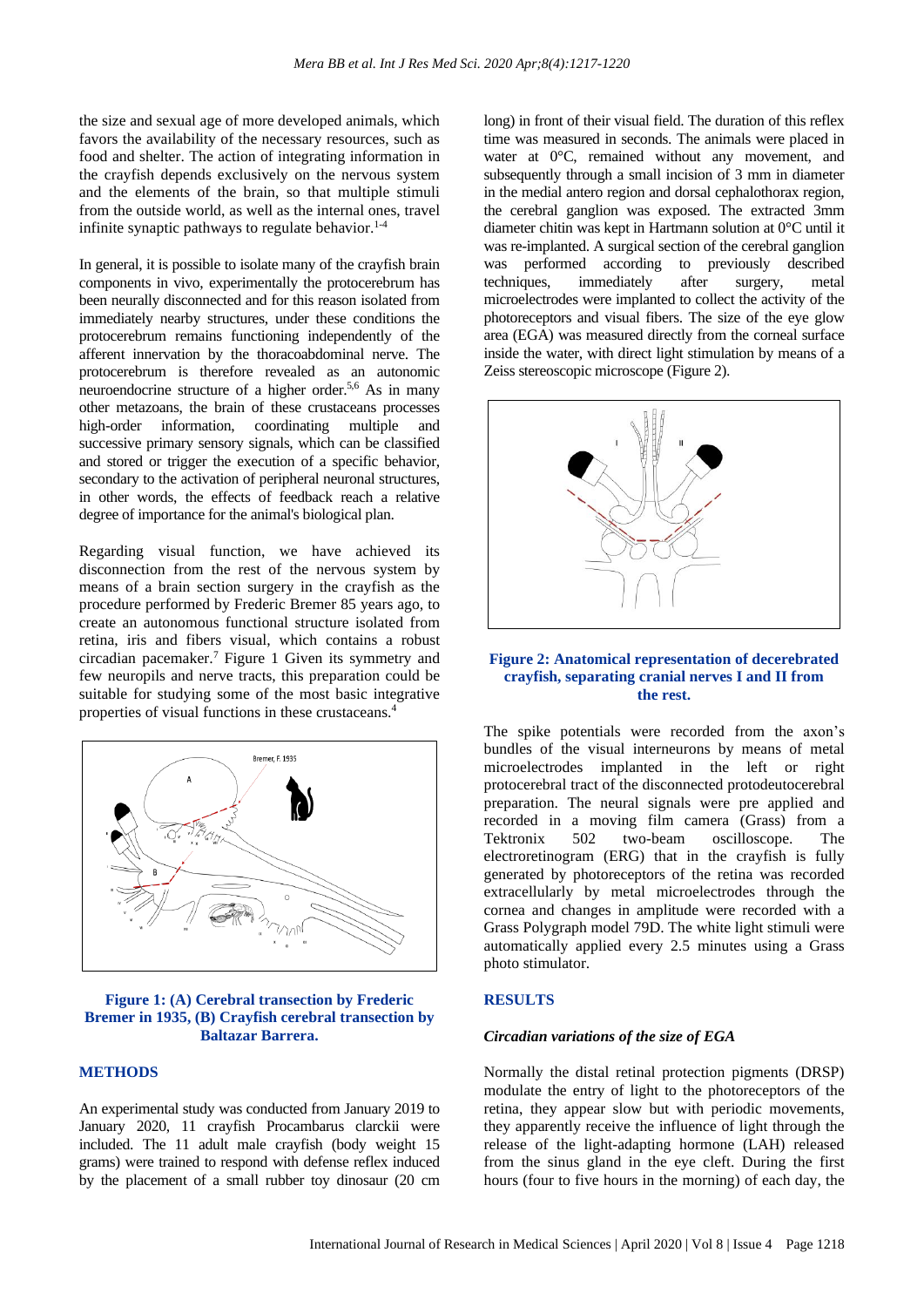release of LAH induces the dispersion of DRSP and, consequently, the size of EGA is reduced. On the contrary, in the afternoon, LAH is no longer released and EGA moves quickly towards its dark position (adaptation position), the results of the EGA size increased. EGA changed throughout the day due to the movement of DRSP in animals with surgical separation between proto/ deutocerebrum and there was activity of the sinus gland despite its drastic neuronal disconnection. With respect to the activity of the visual interneurons, all possible coding of visual information was suppressed by possible visual stimuli, since in the record of the induced activity it does not show any type of neuronal influence at all, including the defense reflex.

It has been proposed that the defense reflex begins with the stimulation of the crayfish retinas by means of specific stimulation in the visual field such as the presence of figures or by the simple presence of contrasts and shapes at any threshold of light in the environment. The organization of the neuronal codes that trigger the defense reflex, are received mainly by the eyes and their corresponding protocerebral neural tract, by the sustained participation of bilateral fibers of each eye under a level of ambient lighting. Once the defense reflex begins to recover in previously de-brained crayfish, it means that it shows signs of reconnection.

#### *Recordings of neuronal visual activity*

To protect the cone the ommatidium lead to the eye the light and EGA decreases or increases its size according to the time of day. Figure 3 shows the size of EGA during the day (10:00) and during the night (22:00 Hrs.) in a debrained crayfish. Note that there were no significant changes in the measurement of circadian EGA before and after surgery (Figure 3). This robust tract only carries visual activity, the simultaneous ERG response and the support fiber observed the successive response of a visual interneuron that only responds to the sudden movement of a target in front of the visual field of the crayfish.



**Figure 3: Size of EGA during the day (10:00) and during the night (22:00 Hrs.) in a de-brained crayfish.**

#### *The defense reflex*

The defense reflex was observed in all animals and recovery of the defense reflex began after 40 days after surgery.

#### **DISCUSSION**

Different methods have been developed for the study of the crayfish brain, and due to the anatomicalphysiological similarities, classical techniques were developed in the brain to study the nervous system. <sup>6</sup> In this study, symmetric circadian pacemakers can be seen in the de-brained crayfish, most of the anterior portions of the brain remain alive only when the ophthalmic arteries remain intact during surgery, under such conditions the articulated neuropils eyes with the main endocrine apparatus remain in a continuous activity.2,6,8

Normally in intact crayfish the activity of the mechanoreceptive and visual fibers of the crab's protocerebral tract are recorded as a robust afferent activity. Under conditions of decerebration, they remain unchanged, as in normal conditions and are well correlated with the size of EGA.<sup>8,9</sup> Apparently after surgery the neurohemal and neural systems of each ocular stem maintained their functional properties.

Circadian EGA shows an almost normal behavior, which can be an interesting finding since in centromedial areas of the crayfish brain, where a strong union between the protocerebrum and the circadian pacemakers has been proposed.<sup>6</sup> This tract consists of a complex assortment of afferent mechanical interneurons, the sensory information of the whole-body surface of the animal comes to complete the integration into the neuropil of both eye stems.

In the opposite direction, this tract also contains visual affinity to the brain, olfactory pathways and retinas from the deutocerebrum to the ellipsoid body and terminal lamina arise. All these neurons are of mechanical, visual and chemical sensitivity included in the protocerebral tract that remain connecting all the protocerebrum components of these preparations. The habituation response is observed as the decrease in the number of action potentials, before and after surgical disconnection due to components of the tritocerebrum in the crayfish. Under these conditions the isolated protocerebrum with the deutocerebrum olfactory lobe remain alive for several days and the neuronal connection was reestablished, with bilateral activity or ERG circadian rhythm.<sup>6</sup>

The crayfish's defense reflex is surprising, wild and highly symmetrical, which is essential for its defense and sexual selection. Although this reflex has been extensively studied, little is known about its underlying neural mechanisms.10,11 The present work is not intended to characterize or quantify this reflex, but it is essential to record its recovery-reconnection time after surgical disconnection in the crayfish.